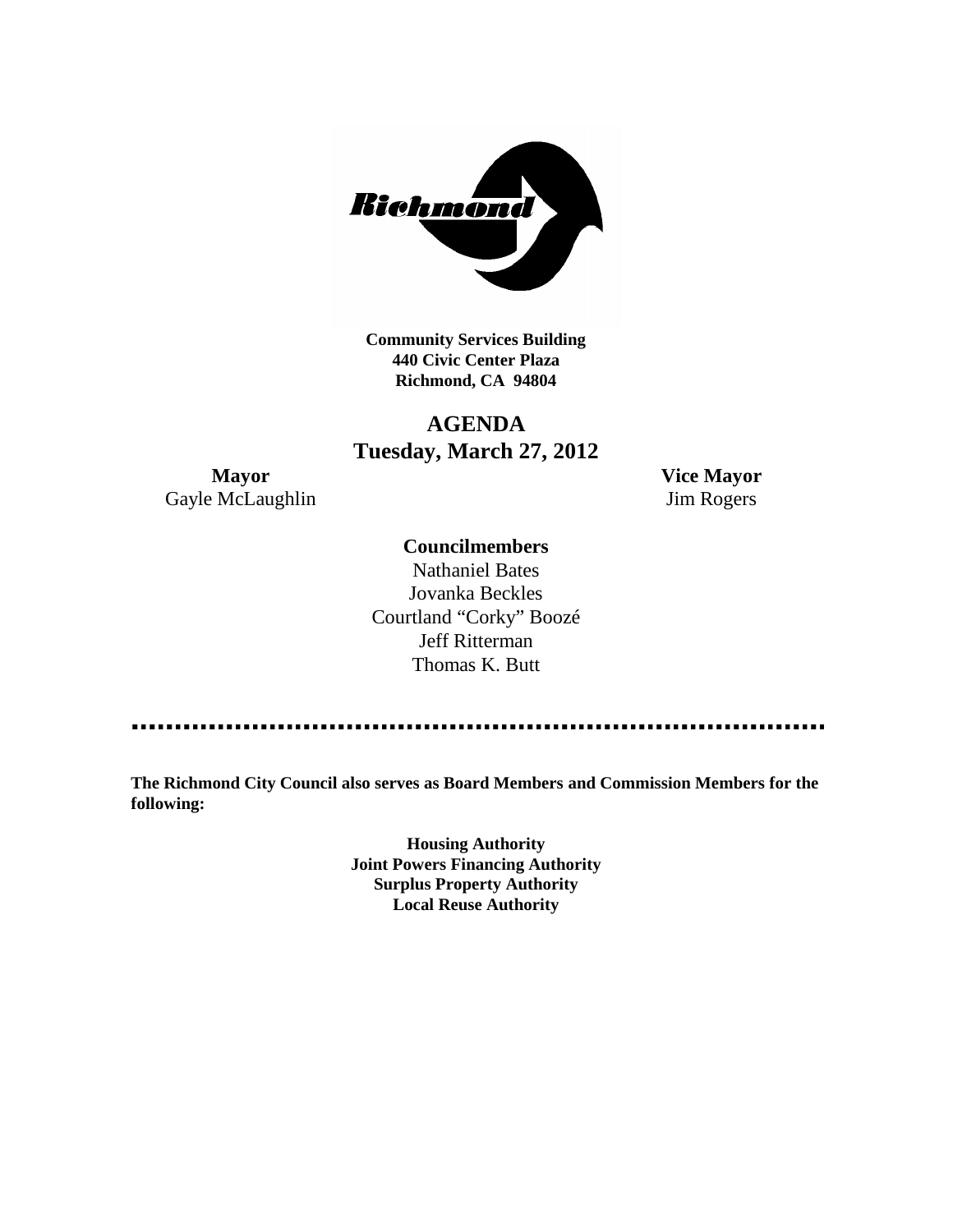# **MEETING PROCEDURES**

The City of Richmond encourages community participation at its City Council meetings and has established procedures that are intended to accommodate public input in a timely and time-sensitive way. As a courtesy to all members of the public who wish to participate in City Council meetings, please observe the following procedures:

**PUBLIC COMMENT ON AGENDA ITEMS:** Anyone who desires to address the City Council on items appearing on the agenda must complete and file a pink speaker's card with the City Clerk **prior** to the City Council's consideration of the item. Once the City Clerk has announced the item and discussion has commenced, no person shall be permitted to speak on the item other than those persons who have submitted their names to the City Clerk. Your name will be called when the item is announced for discussion. **Each speaker will be allowed TWO (2) MINUTES to address the City Council on NON-PUBLIC HEARING items listed on the agenda.**

**OPEN FORUM FOR PUBLIC COMMENT:** Individuals who would like to address the City Council on matters not listed on the agenda or on **Presentations, Proclamations and Commendations, Report from the City Attorney, or Reports of Officers** may do so under Open Forum. All speakers must complete and file a pink speaker's card with the City Clerk **prior** to the commencement of Open Forum. **The amount of time allotted to individual speakers shall be determined based on the number of persons requesting to speak during this item. The time allocation for each speaker will be as follows: 15 or fewer speakers, a maximum of 2 minutes; 16 to 24 speakers, a maximum of 1 and one-half minutes; and 25 or more speakers, a maximum of 1 minute.**

#### **SPEAKERS ARE REQUESTED TO OCCUPY THE RESERVED SEATS IN THE FRONT ROW BEHIND THE SPEAKER'S PODIUM AS THEIR NAME IS ANNOUNCED BY THE CITY CLERK.**

**CONSENT CALENDAR:** Consent Calendar items are considered routine and will be enacted, approved or adopted by one motion unless a request for removal for discussion or explanation is received from the audience or the City Council. A member of the audience requesting to remove an item from the Consent Calendar must complete and file a speaker's card with the City Clerk **prior to the City Council's consideration of Agenda Review.** An item removed from the Consent Calendar may be placed anywhere on the agenda following the City Council's agenda review.

*The City Council's adopted Rules of Procedure recognize that debate on policy is healthy; debate on personalities is not. The Chairperson has the right and obligation to cut off discussion that is too personal, too loud, or too crude.*

**\*\*\*\*\*\*\*\*\*\*\*\*\*\*\*\*\*\*\*\*\*\*\*\*\*\*\*\*\*\*\*\*\*\*\*\*\*\*\*\*\*\*\*\*\*\*\*\*\*\*\*\*\*\*\*\*\*\***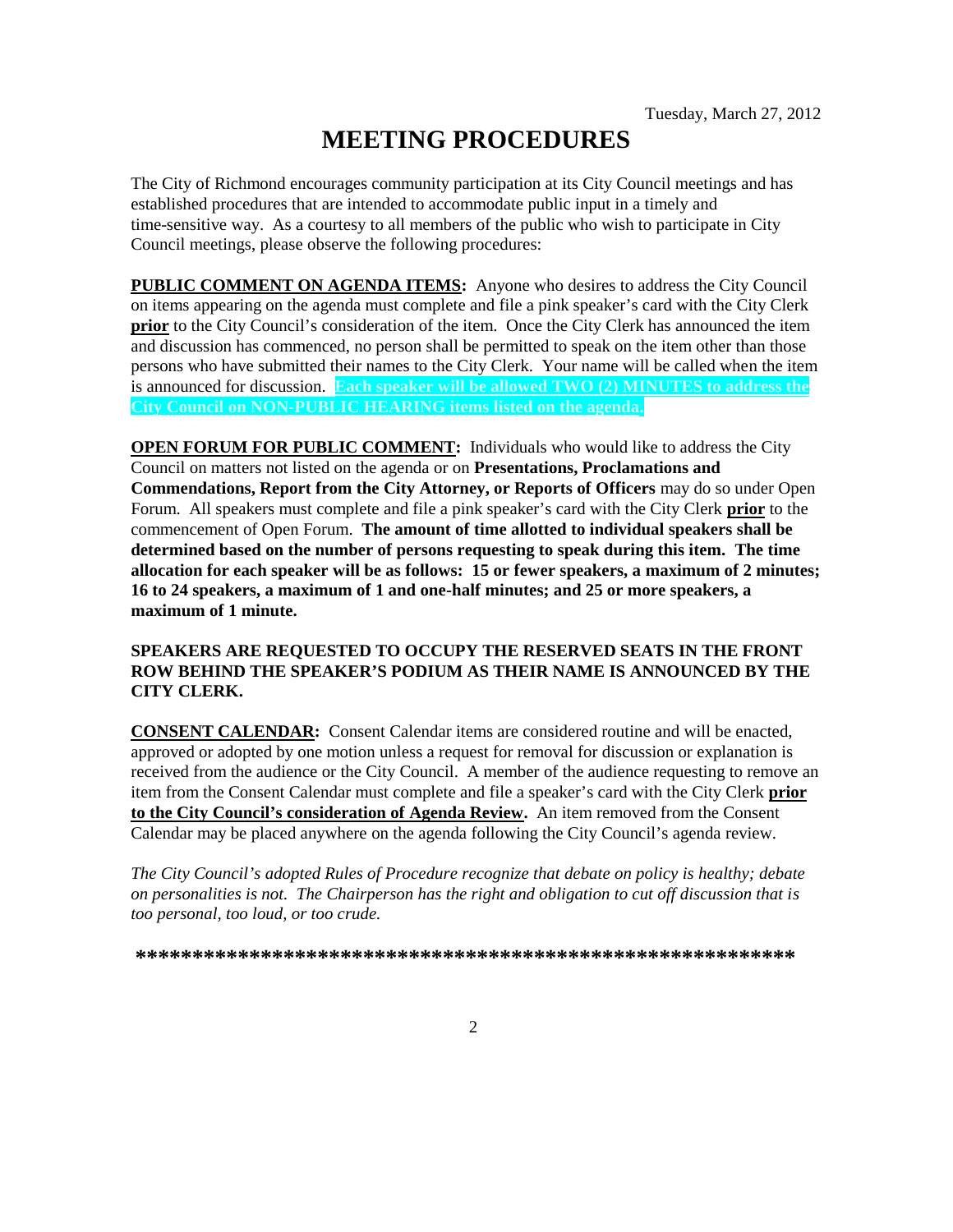Tuesday, March 27, 2012

### **EVENING OPEN SESSION**

5:00 p.m.

### **A. ROLL CALL**

**B. PUBLIC COMMENT**

### **C. ADJOURN TO CLOSED SESSION**

## **CLOSED SESSION**

Shimada Room of the Community Services Building

#### **A. CITY COUNCIL**

**A-1.** PUBLIC EMPLOYEE PERFORMANCE EVALUATION (Government Code Section 54957.6):

City Attorney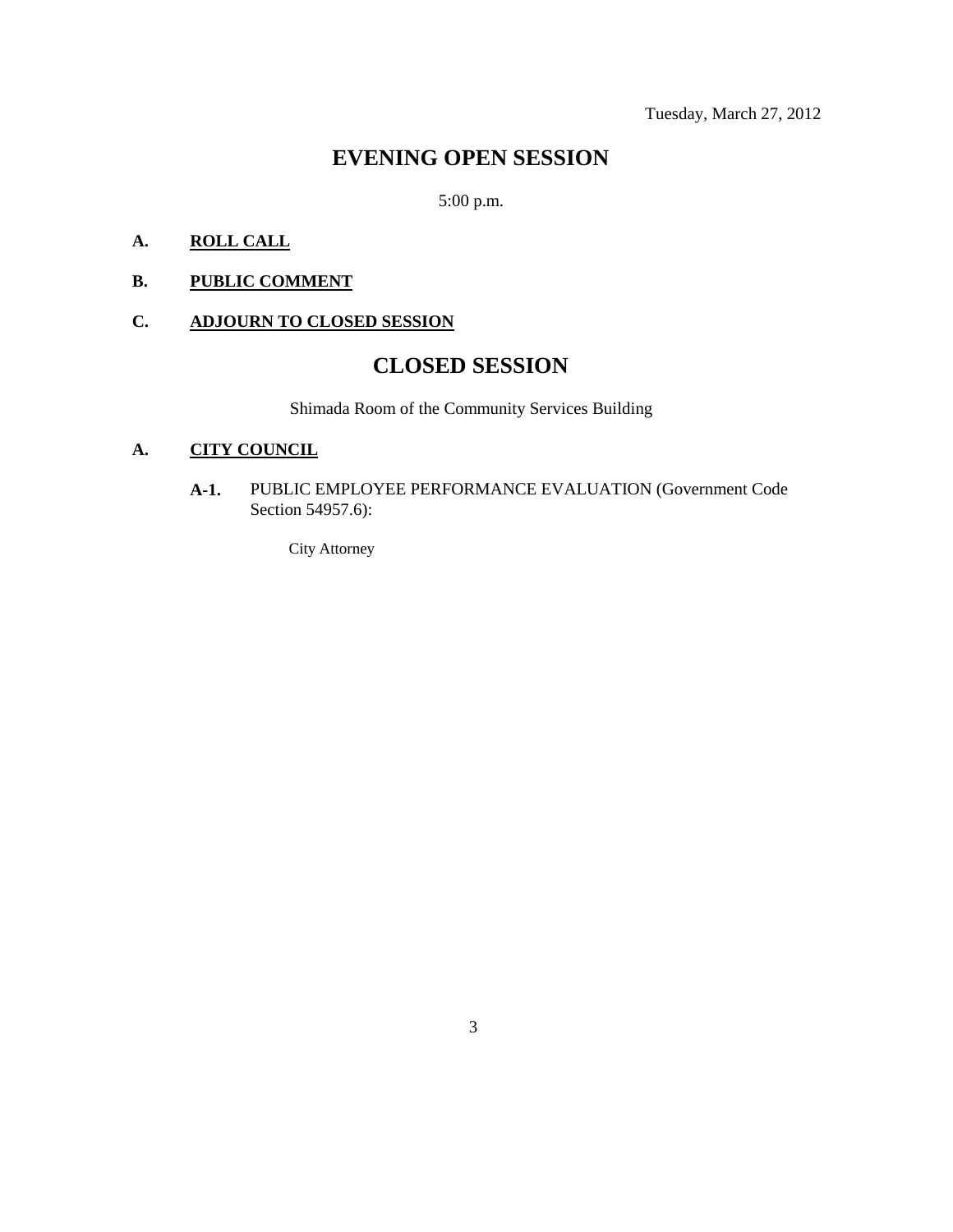### **RICHMOND CITY COUNCIL**

6:30 p.m.

- **A. PLEDGE TO THE FLAG**
- **B. ROLL CALL**
- **C. READING OF THE CODE OF ETHICS**
- **D. STATEMENT OF CONFLICT OF INTEREST**
- **E. OPEN FORUM FOR PUBLIC COMMENT**
- **F. AGENDA REVIEW**

#### **G. PRESENTATIONS, PROCLAMATIONS, AND COMMENDATIONS**

- **G-1.** PRESENT a proclamation acknowledging the 79th Anniversary of the Galileo Club, the 73rd Anniversary of the Galileo Club Women Auxiliary, and Jimmy Rampoldi as recipient of the Galileo Club's 2012 Outstanding Service Award - Mayor McLaughlin (620-6503), Councilmember Bates (620-6743), and Councilmember Boozé (620-6593).
- **G-2.** PRESENTATION of certificates recognizing the contributions of the Richmond Main Street Ambassadors - Mayor's Office (Mayor McLaughlin 620-6503).
- **G-3.** PROCLAMATION honoring Richmond Tales 2012 Family Literacy Festival Mayor's Office (Mayor McLaughlin 620-6503)

#### **H. REPORT FROM THE CITY ATTORNEY OF FINAL DECISIONS MADE AND NON-CONFIDENTIAL DISCUSSIONS HELD DURING CLOSED SESSION**

#### **I. STUDY SESSION**

- **I-1.** RECEIVE a report from City Council Public Policy Intern Anna Johnson on the Office of Neighborhood Safety - Councilmember Boozé (620-6593).
- **I-2.** DIRECT the city manager to contract with an outside agency to conduct a forensic audit of the Office of Neighborhood Safety - Councilmember Boozé (620-6593). *This item was continued from the March 20, 2012, meeting.*